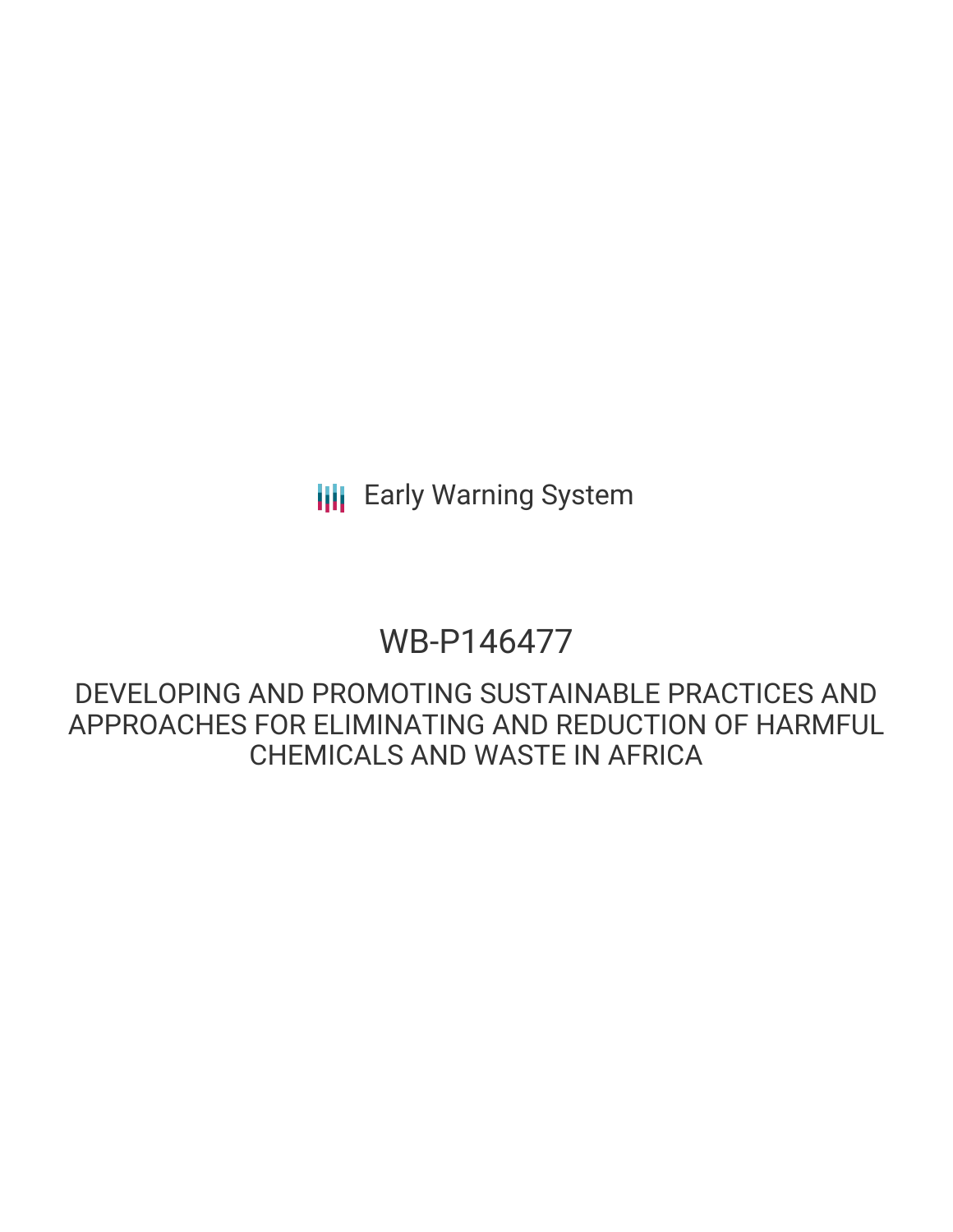

# Early Warning System DEVELOPING AND PROMOTING SUSTAINABLE PRACTICES AND APPROACHES FOR ELIMINATING AND REDUCTION OF HARMFUL CHEMICALS AND WASTE IN AFRICA

#### **Quick Facts**

| <b>Financial Institutions</b> | World Bank (WB)      |
|-------------------------------|----------------------|
| <b>Status</b>                 | Closed               |
| <b>Bank Risk Rating</b>       | C                    |
| <b>Voting Date</b>            | 2013-11-14           |
| <b>Borrower</b>               | Government of Africa |
| <b>Sectors</b>                | Water and Sanitation |
| <b>Investment Type(s)</b>     | Grant                |
| <b>Grant Amount (USD)</b>     | $$2.00$ million      |
| <b>Project Cost (USD)</b>     | $$2.00$ million      |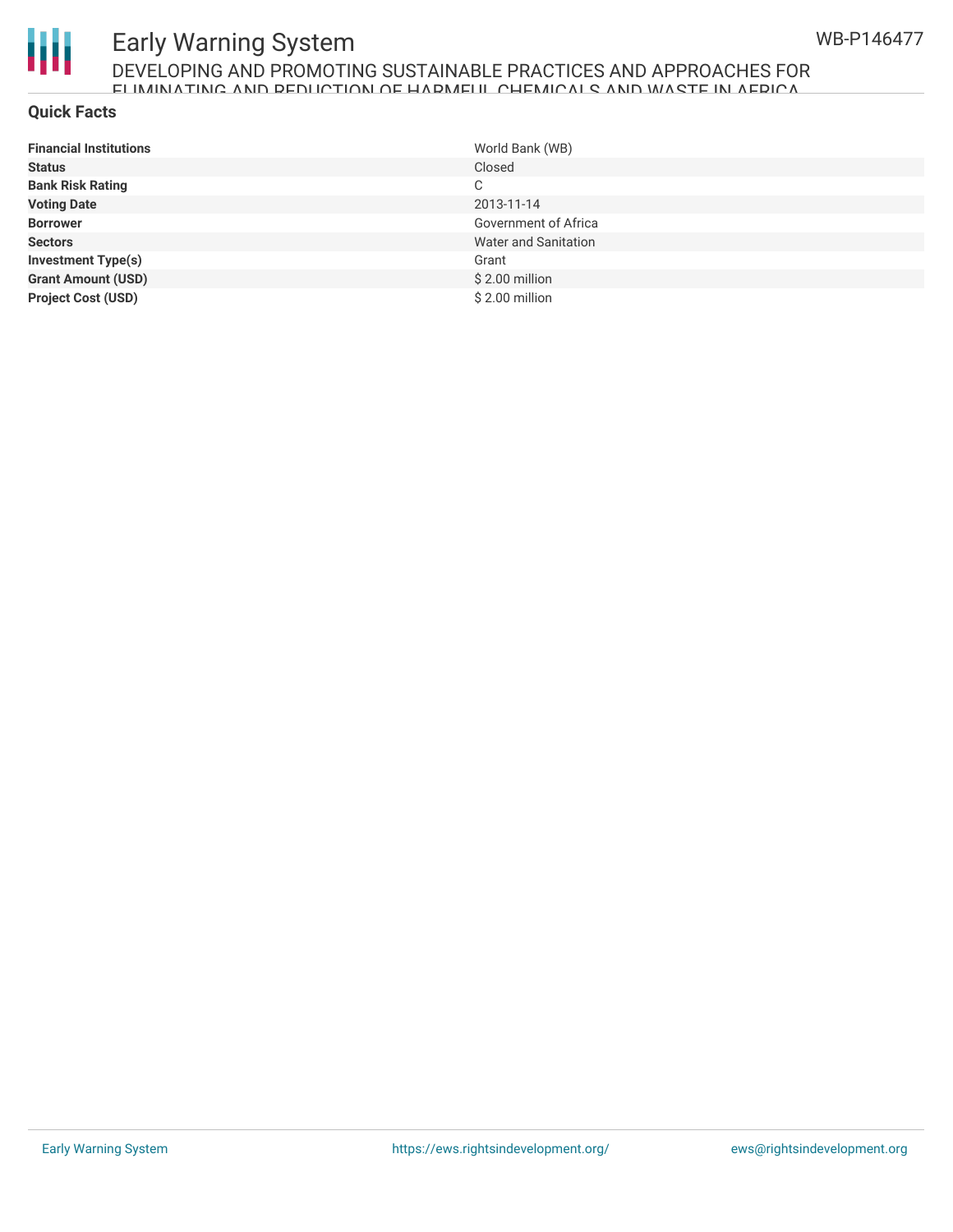# Ш

# Early Warning System DEVELOPING AND PROMOTING SUSTAINABLE PRACTICES AND APPROACHES FOR ELIMINATING AND REDUCTION OF HARMFUL CHEMICALS AND WASTE IN AFRICA

#### **Project Description**

The project is about the development and promotion of sustainable practices and approaches for eliminating and reduction of harmful chemicals and waste in Africa.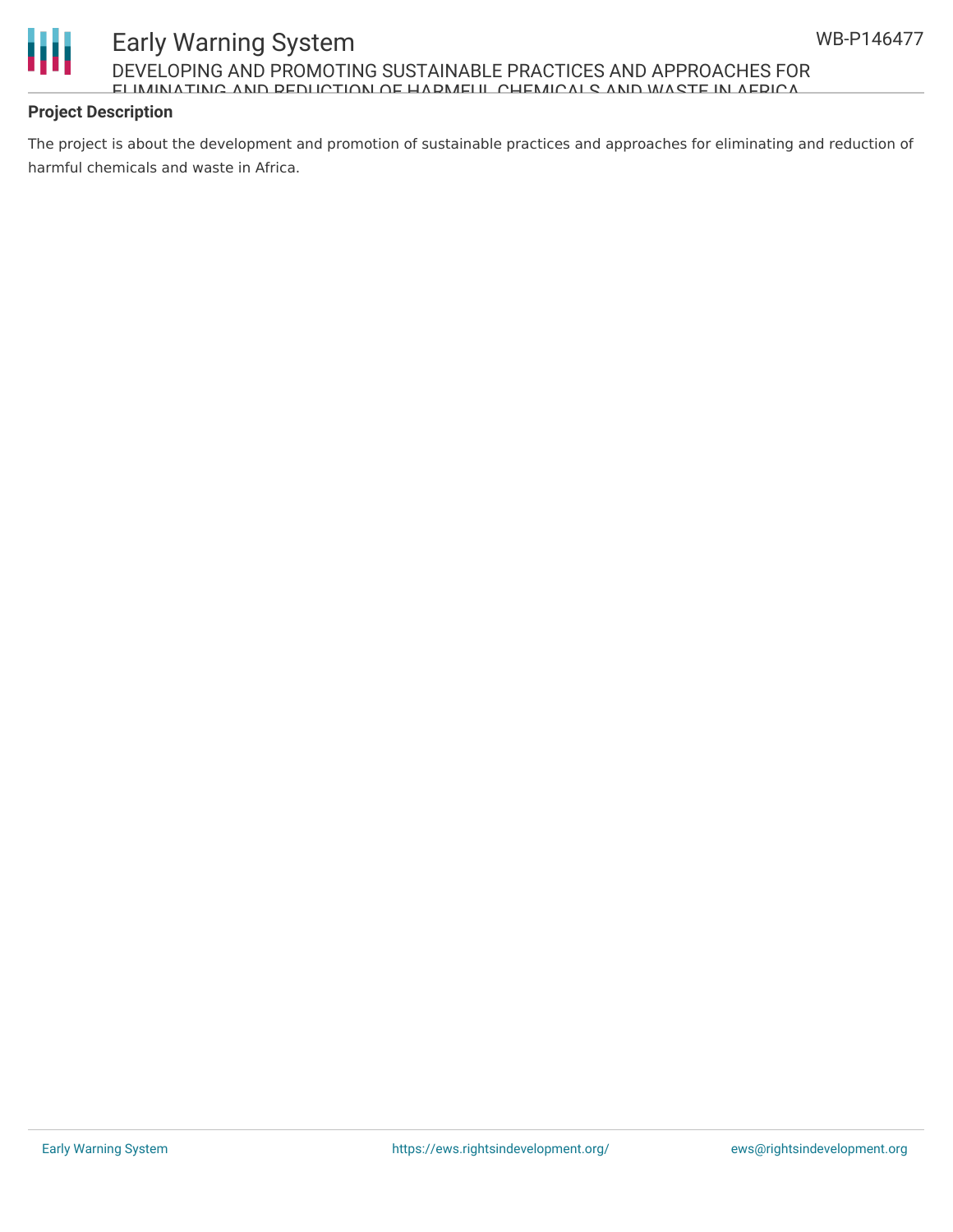# Ш

# Early Warning System DEVELOPING AND PROMOTING SUSTAINABLE PRACTICES AND APPROACHES FOR ELIMINATING AND REDUCTION OF HARMFUL CHEMICALS AND WASTE IN AFRICA

### **Investment Description**

World Bank (WB)